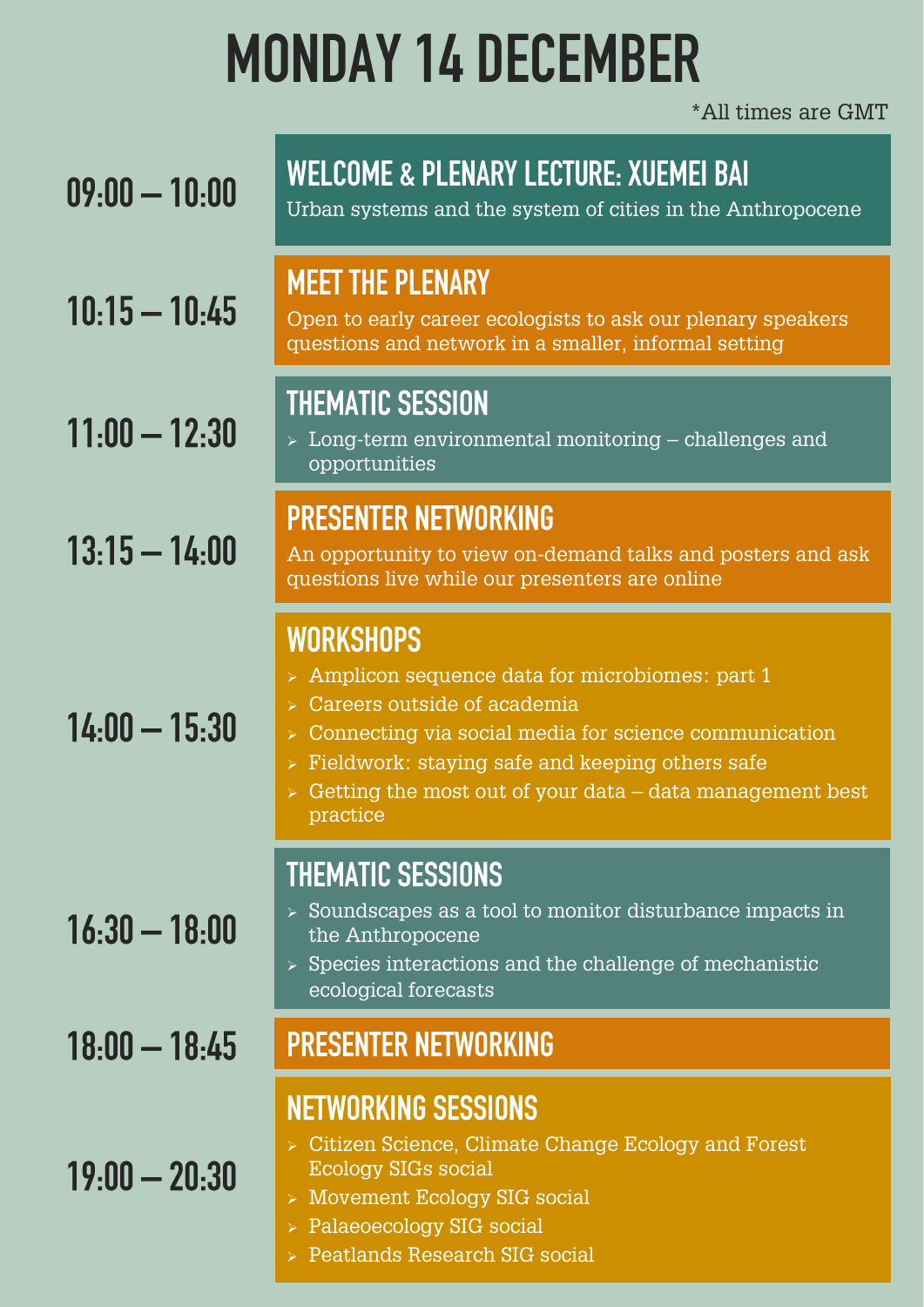# **TUESDAY 15 DECEMBER**

#### \*All times are GMT

| $09:00 - 10:30$ | <b>THEMATIC SESSION</b><br>$\ge$ Bending the curve of biodiversity change: what will the<br>future bring?                                                                                                                                                                                                                                                                                                          |
|-----------------|--------------------------------------------------------------------------------------------------------------------------------------------------------------------------------------------------------------------------------------------------------------------------------------------------------------------------------------------------------------------------------------------------------------------|
| $11:30 - 12:30$ | <b>PLENARY LECTURE: HELMUT HILLEBRAND</b><br>Changing biodiversity in changing environments: temporal<br>turnover across scales of time and space                                                                                                                                                                                                                                                                  |
| $12:45 - 13:15$ | <b>MEET THE PLENARY</b><br>Open to early career ecologists to ask our plenary speakers<br>questions and network in a smaller, informal setting                                                                                                                                                                                                                                                                     |
| $13:15 - 14:00$ | <b>PRESENTER NETWORKING</b><br>An opportunity to view on-demand talks and posters and ask<br>questions live while our presenters are online                                                                                                                                                                                                                                                                        |
| $14:00 - 15:30$ | <b>WORKSHOPS</b><br>> Amplicon sequence data for microbiomes: part 2<br>$\ge$ Ecology education post COVID-19: from emergency online<br>teaching to the development of a new 'normal'<br>$\triangleright$ Efficient and reproducible data analysis in R<br>$>$ Innovations in digital science communication in a lockdown<br>world (NB. This workshop runs to 16:00)<br>$\triangleright$ Mental health in academia |
| $16:30 - 18:00$ | <b>COMMEMORATIVE SESSION</b><br>$> A$ celebration of the life of Bob May 1936 – 2020                                                                                                                                                                                                                                                                                                                               |
| $18:00 - 18:45$ | <b>PRESENTER NETWORKING</b>                                                                                                                                                                                                                                                                                                                                                                                        |
| $19:00 - 20:30$ | <b>NETWORKING SESSIONS</b><br><b>Conservation Ecology SIG social</b><br><b>Ecological Genetics SIG social</b><br>LGBT+ Network mixer<br>Macroecology SIG social                                                                                                                                                                                                                                                    |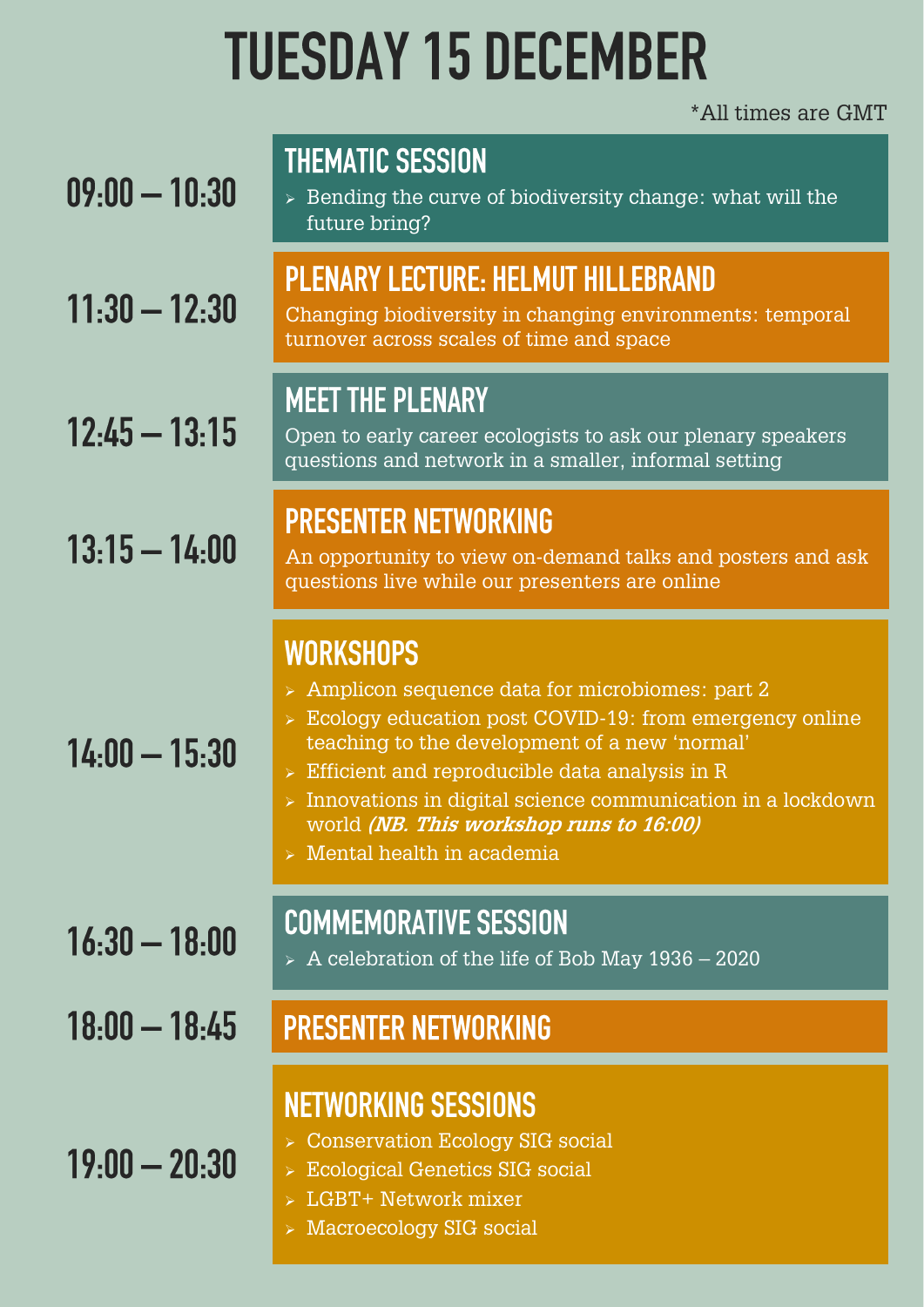# **WEDNESDAY 16 DECEMBER**

#### \*All times are GMT

| $09:00 - 10:30$       | <b>THEMATIC SESSION</b><br>$\ge$ Rewilding as a recovery strategy to mitigate the<br>biodiversity and climate crises                                                                                                                                                                                                                                                |
|-----------------------|---------------------------------------------------------------------------------------------------------------------------------------------------------------------------------------------------------------------------------------------------------------------------------------------------------------------------------------------------------------------|
| $11:00 - 12:30$       | <b>THEMATIC SESSION</b><br>$\triangleright$ Capturing ecology across scales using new technology                                                                                                                                                                                                                                                                    |
| $12:45 - 13:30$       | <b>BES ANNUAL GENERAL MEETING</b><br>Help shape the future of your Society by attending our AGM                                                                                                                                                                                                                                                                     |
| $13:30 - 14:00$       | <b>PRESENTER NETWORKING</b><br>An opportunity to view on-demand talks and posters and ask<br>questions live while our presenters are online                                                                                                                                                                                                                         |
| $14:00 - 15:30$       | <b>WORKSHOPS</b><br>> Analysing multivariate ecological data with Generalized<br>Linear Latent Variable Models: part 1<br>$\triangleright$ Building resilience in uncertain times<br>$\triangleright$ Ecology for society: understanding and engaging with<br>policy<br>> Getting your review paper published<br>$\triangleright$ Race and ecology panel discussion |
| <u> 16:30 — 17:30</u> | <b>PLENARY LECTURE: ANURAG AGRAWAL</b><br>Plant evolution and genetic diversity through a successional<br>cycle                                                                                                                                                                                                                                                     |
| $17:45 - 18:15$       | <b>MEET THE PLENARY</b><br>Open to early career ecologists to ask our plenary speakers<br>questions and network in a smaller, informal setting                                                                                                                                                                                                                      |
| $18:00 - 19:00$       | <b>SPEED REVIEW</b><br>Sign up to get a Senior Editor's opinion on your manuscript                                                                                                                                                                                                                                                                                  |
| $18:00 - 18:45$       | <b>PRESENTER NETWORKING</b>                                                                                                                                                                                                                                                                                                                                         |
| $19:00 - 20:30$       | <b>NETWORKING SESSIONS</b><br>> BAME Ecologist Network social<br>> Plant Environmental Physiology SIG social<br><b>Quantitative Ecology SIG social</b>                                                                                                                                                                                                              |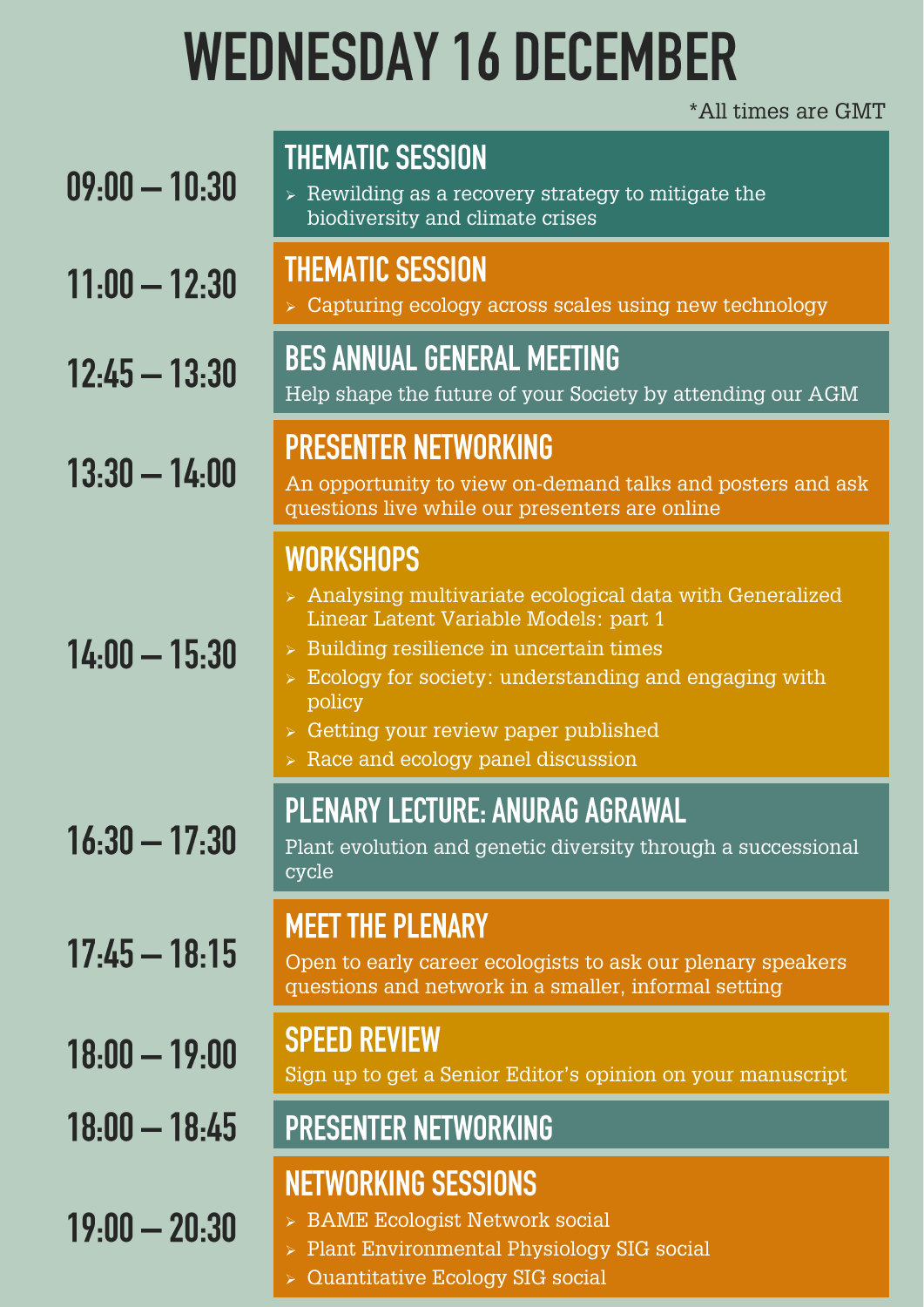# **THURSDAY 17 DECEMBER**

\*All times are GMT

| $09:00 - 10:30$ | <b>THEMATIC SESSION</b><br>$\triangleright$ New methods for studying evolution in ecological time                                                                                                                                                                                                                                                                                                                                             |
|-----------------|-----------------------------------------------------------------------------------------------------------------------------------------------------------------------------------------------------------------------------------------------------------------------------------------------------------------------------------------------------------------------------------------------------------------------------------------------|
| $11:00 - 12:30$ | <b>THEMATIC SESSION</b><br>$\triangleright$ Nature-based solutions for climate change and biodiversity                                                                                                                                                                                                                                                                                                                                        |
| $12:30 - 14:00$ | <b>SPEED REVIEW</b><br>Sign up to get a Senior Editor's opinion on your manuscript                                                                                                                                                                                                                                                                                                                                                            |
| $12:45 - 13:30$ | <b>NETWORKING SESSIONS</b><br>> Teaching & Learning SIG social<br>$\triangleright$ Women in ecology                                                                                                                                                                                                                                                                                                                                           |
| $13:15 - 14:00$ | <b>PRESENTER NETWORKING</b><br>An opportunity to view on-demand talks and posters and ask<br>questions live while our presenters are online                                                                                                                                                                                                                                                                                                   |
| $14:00 - 15:30$ | <b>WORKSHOPS</b><br>$\ge$ Analysing multivariate ecological data with Generalized<br>Linear Latent Variable Models: part 2<br>$\triangleright$ Challenging conversations: finding a shared language<br>$\triangleright$ Finding new opportunities from catastrophes<br>$>$ Mindful science for ecologists<br>$\triangleright$ Talking transdisciplinarity – how to achieve research<br>impact through user engagement in cross-sectoral teams |
| $16:30 - 17:30$ | <b>PLENARY LECTURE: BRIGITTE BAPTISTE</b><br>> Against nature?                                                                                                                                                                                                                                                                                                                                                                                |
| $17:45 - 18:15$ | <b>MEET THE PLENARY</b><br>Open to early career ecologists to ask our plenary speakers<br>questions and network in a smaller, informal setting                                                                                                                                                                                                                                                                                                |
| $18:00 - 18:45$ | <b>PRESENTER NETWORKING</b>                                                                                                                                                                                                                                                                                                                                                                                                                   |
| $19:00 - 20:30$ | <b>NETWORKING SESSIONS</b><br>> Agricultural Ecology, Microbial Ecology & Plants, Soils,<br>Ecosystems SIGs social<br>Aquatic Ecology SIG social                                                                                                                                                                                                                                                                                              |

➢ Parasite & Pathogen Ecology & Evolution SIG social